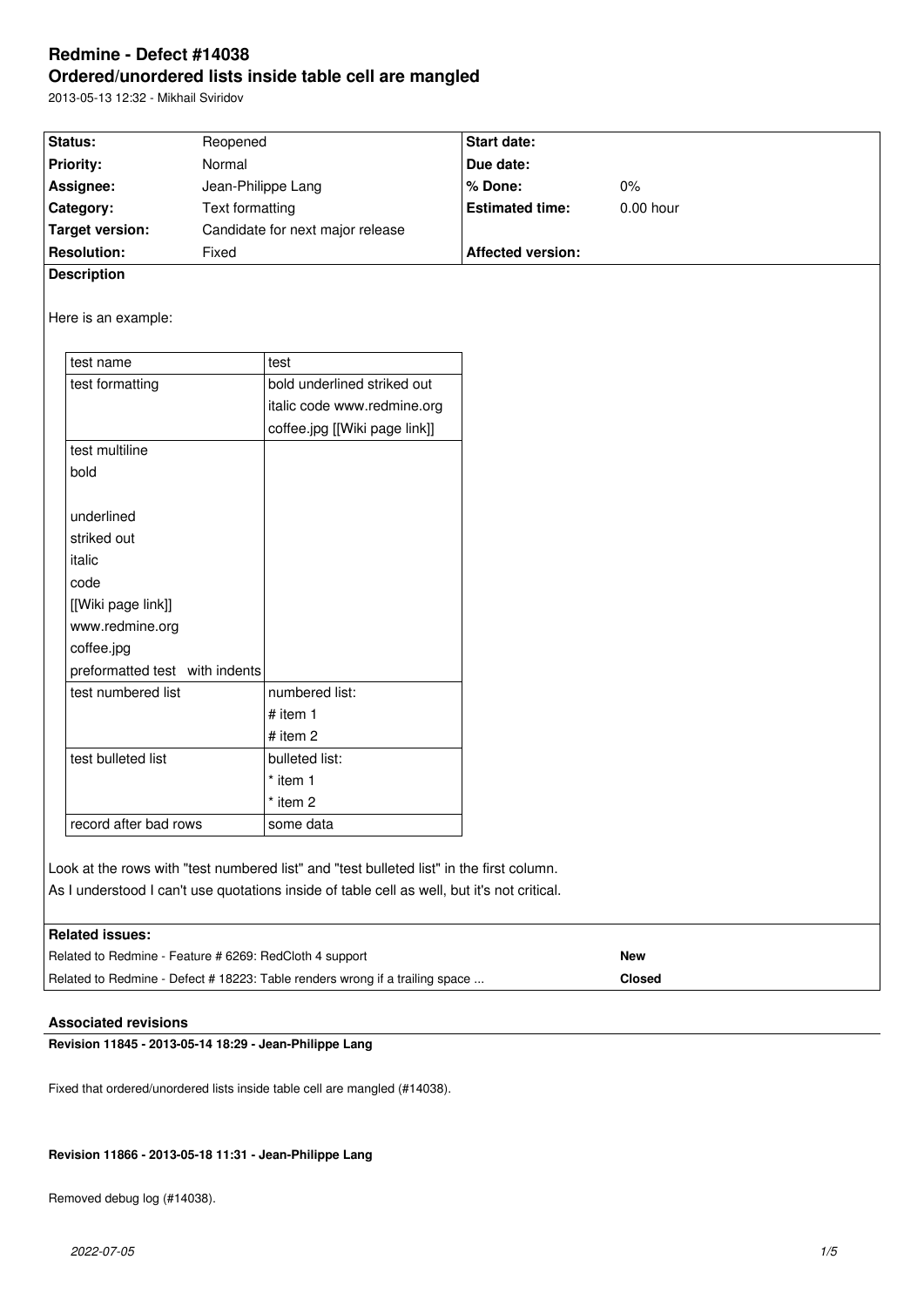# **History**

# **#1 - 2013-05-13 12:37 - Mikhail Sviridov**

Here is modified test for lists with subitems:

| test numbered list | numbered list: |  |
|--------------------|----------------|--|
|                    | # item $1$     |  |
|                    | # item $2$     |  |
|                    | ## subitem 2.1 |  |
|                    | ## subitem 2.2 |  |
|                    | $#$ item 3     |  |
| test bulleted list | bulleted list: |  |
|                    | * item 1       |  |
|                    | $*$ item 2     |  |
|                    | * subitem 2.1  |  |
|                    | * subitem 2.2  |  |
|                    | * item 3       |  |

### **#2 - 2013-05-14 18:34 - Jean-Philippe Lang**

*- Subject changed from can't use bulleted and numbered lists inside table cell to Ordered/unordered lists inside table cell are mangled*

- *Status changed from New to Closed*
- *Assignee set to Jean-Philippe Lang*
- *Target version set to 2.4.0*
- *Resolution set to Fixed*

The fact that lists are mangled in table cells is fixed in r11845. But they won't be formatted as ul/ol as Redcloth does not support this feature.

# **#3 - 2013-05-15 05:08 - Mischa The Evil**

*- Status changed from Closed to Reopened*

The example given by Mikhail in note-1 still doesn't render properly.

|test numbered list|numbered list: # item 1 # item 2 ## subitem 2.1 ## subitem 2.2 # item 3| |test bulleted list|bulleted list: \* item 1 \* item 2 \*\* subitem 2.1 \*\* subitem 2.2 \* item 3|

now renders as: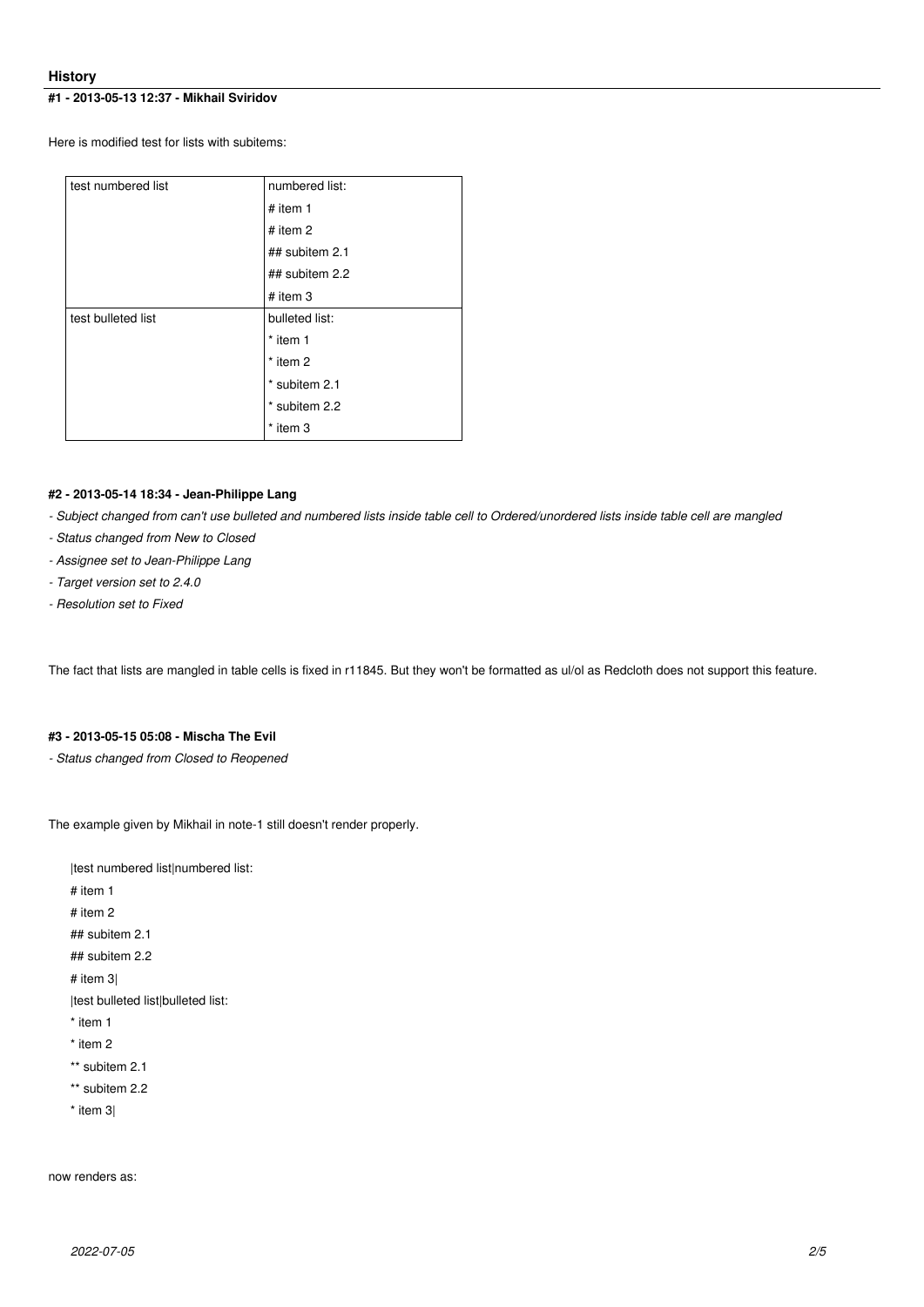<table>

```
<tr>
```
<td>test numbered list</td>

<td>numbered list:<br />>t/> item 1<br />>/> + item 2<br />>//> +# subitem 2.1<br />>//+# subitem 2.2<br />>/</td>

 $<$ /tr $>$ 

 $<$ tr $>$ 

<td>test bulleted list</td>

<td>bulleted list:<br />>/> item 1<br />>/> item 2<br />>tor /><strong>\* subitem 2.1<br /></strong>\* subitem 2.2<br /><//>>tiem 3</td>

 $\langle tr \rangle$ 

```
</table>
```
So it looks like the nested ul items aren't parsed correctly. I've written an additional test case based on the one in r11845 which will fail at the moment: def test\_tables\_with\_lists\_with\_nested\_items

raw  $=$  <<-RAW

This is a table with lists with nested items:

|test numbered list|numbered list:

# item 1

# item 2

## subitem 2.1

## subitem 2.2

# item 3|

|test bulleted list|bulleted list:

- \* item 1
- \* item 2
- \*\* subitem 2.1
- \*\* subitem 2.2
- \* item 3|

#### RAW

expected = <<-EXPECTED

<p>This is a table with lists with nested items:</p>

<table>

 $<$ tr $>$ 

<td>test numbered list</td>

<td>numbered list:<br /># item 1<br /># item 2<br />## subitem 2.1<br />## subitem 2.2<br /># item 3</td>

```
</tr>
```
 $<$ tr $>$ 

<td>test bulleted list</td>

<td>bulleted list:<br />>/>\* item 1<br />>\* item 2<br />>\*\* subitem 2.1<br />>/\*\* subitem 2.2<br />>\* item 3</td>

```
\langle tr \rangle
```
</table>

```
EXPECTED
```
 assert\_equal expected.gsub(%r{\s+}, ''), to\_html(raw).gsub(%r{\s+}, '') end

# **#4 - 2013-05-15 18:00 - Mikhail Sviridov**

Jean-Philippe Lang wrote:

*But they won't be formatted as ul/ol as Redcloth does not support this feature.*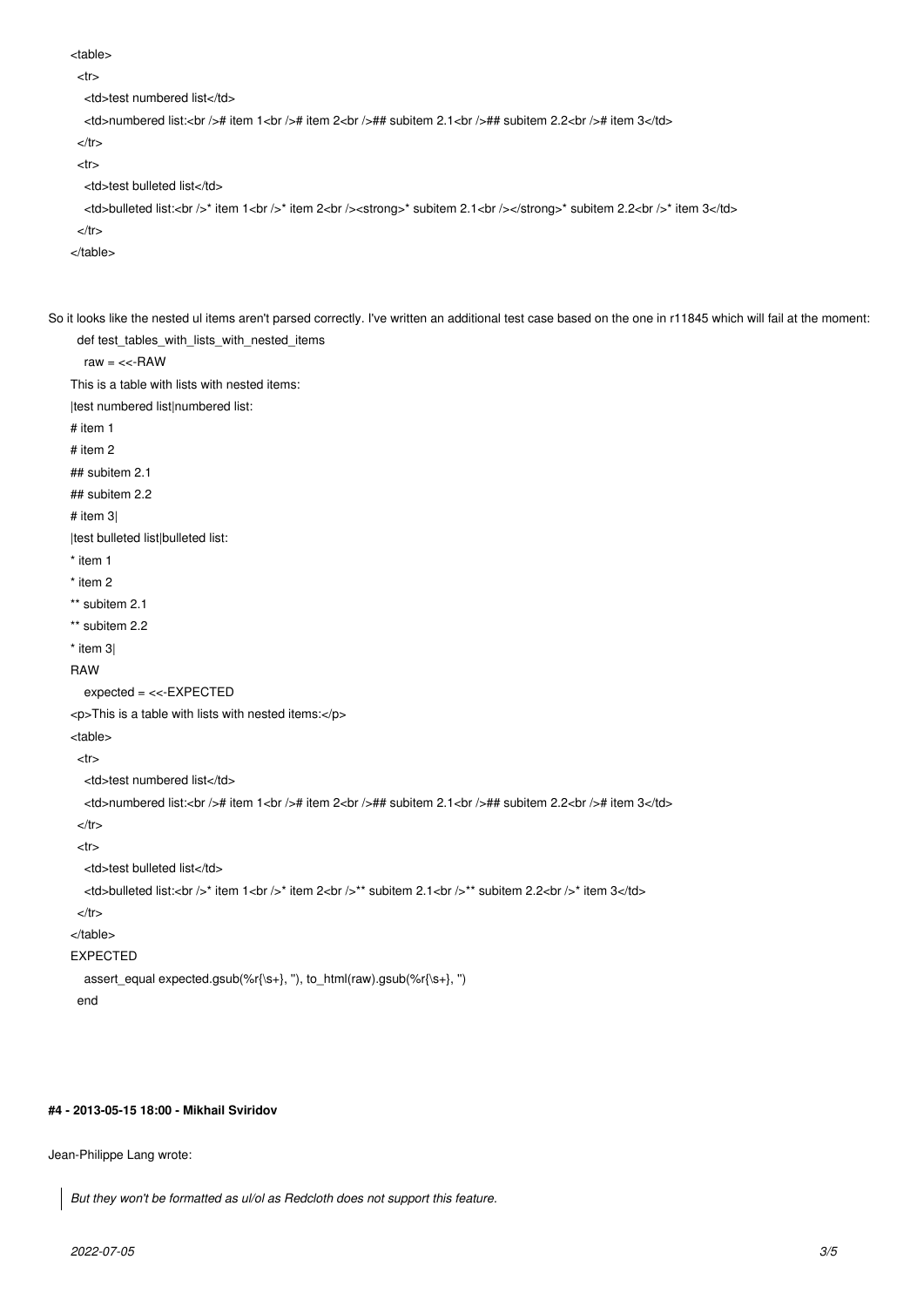I think that this fact should be subsequently reported at the Redcloth development site as feature requiest if nobody had done it earlier. It would be great to see this feature in Redmine.

# **#5 - 2013-05-15 19:35 - Mischa The Evil**

Mikhail Sviridov wrote:

*Jean-Philippe Lang wrote:*

*But they won't be formatted as ul/ol as Redcloth does not support this feature.*

*I think that this fact should be subsequently reported at the Redcloth development site as feature requiest if nobody had done it earlier. It would be great to see this feature in Redmine.*

This relies on issue #6269. Redmine is still using (a heavily patched) RedCloth 3.0.4. All new features for RedCloth are integrated only into RedCloth 4.x.

A quick search reveals that there are already requests to format ul/ol lists inside table cells e.g. http://jgarber.lighthouseapp.com/projects/13054-redcloth/tickets/249.

#### **#6 - 2013-10-13 10:02 - Jean-Philippe Lang**

*[- Target version changed from 2.4.0 to Candidate for next major rele](http://jgarber.lighthouseapp.com/projects/13054-redcloth/tickets/249)ase*

2.4 feature freeze

#### **#7 - 2013-10-14 09:14 - Toshi MARUYAMA**

*- Related to Feature #6269: RedCloth 4 support added*

#### **#8 - 2014-03-15 09:50 - Stephan Brönnimann**

The fix has the unpleasant side-effect, that trailing space of a row leads to wrong rendering:

| 1.1 | 1.2 | | 2.1 | 2.2 | <-space here | 3.1 | 3.2 | | 4.1 | 4.2 |

renders as:

| . .  |        |    |     |
|------|--------|----|-----|
| 2.1  | $\sim$ | U. | ◡.∟ |
| 14.1 | –⊷–    |    |     |

#### **#9 - 2014-10-29 09:47 - Toshi MARUYAMA**

*- Related to Defect #18223: Table renders wrong if a trailing space is after | symbol added*

### **#10 - 2015-08-18 11:42 - Jens Krämer**